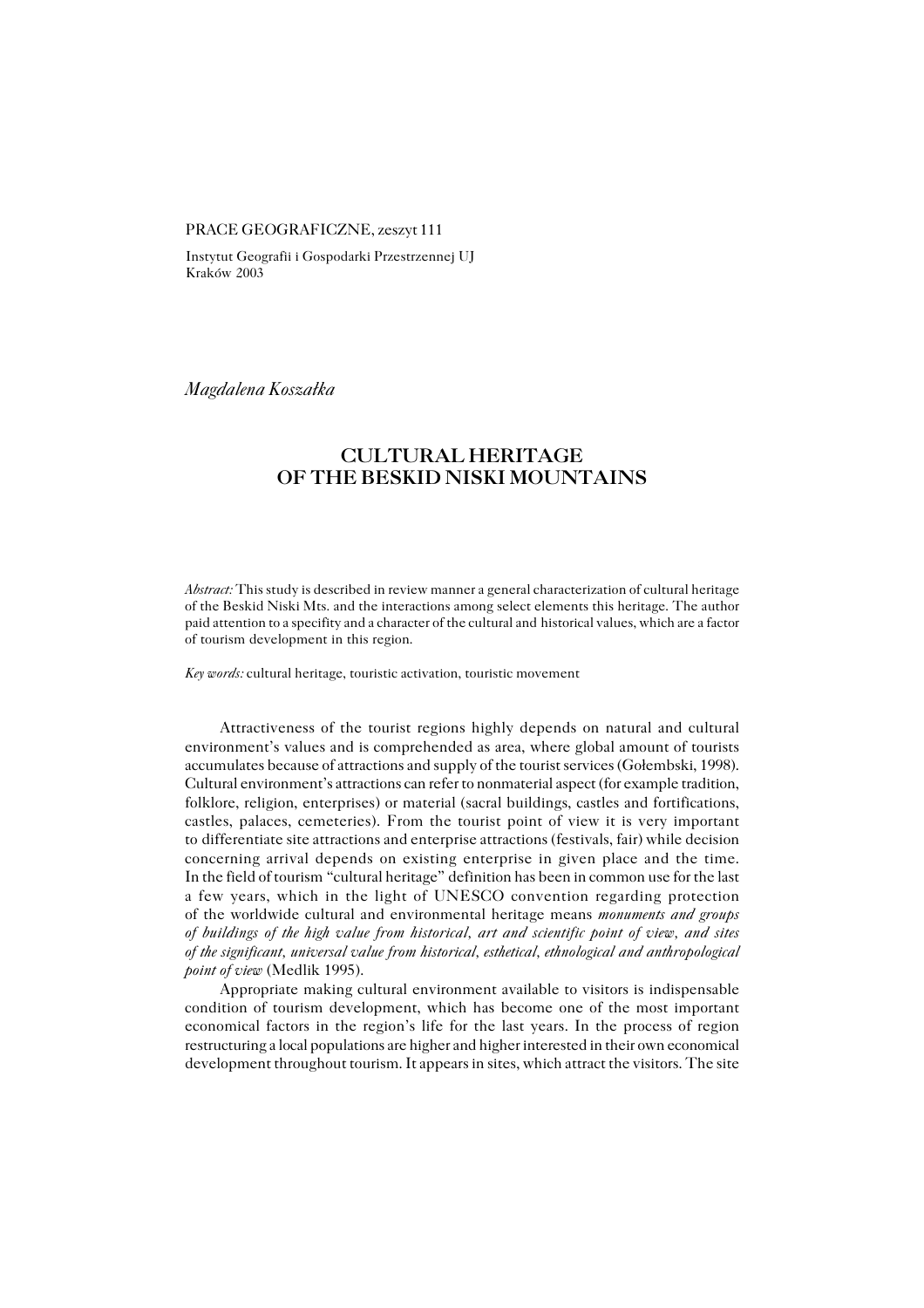is also connected with cultural heritage: cultural heritage is a part of site and influences its features.

Cultural heritage is not only a base of scientific knowledge regarding human past and his culture, but also is a material register, which comes from the past of nations' identity and ethnic groups. Being particular source of memory, cultural heritage plays huge role in consolidation of sense identity and relations between selected human units, social groups and chosen country, region or site (Ashworth 1999).

The aim of this article is to introduce the specification of cultural heritage of The Beskid Niski Mts. as a factor of tourism development in region.

In the Carpathian Mts. – The Beskid Niski Mts. belongs to the largest physic− geographical units if area is taken into account (about 2100 km<sup>2</sup> ) and one of the lowest per cent of population density (41 persons/km<sup>2</sup> in comparison 127 persons/km<sup>2</sup> in the Carpathian Mts. in 1988). Due to war operations and, first of all, to removal actions: in 1941 towards the Soviet Union, in 1944−1947 towards the Ukrainian Soviet Socialist Republic and in 1947 according to "Vistula" Action towards Regained Areas, this region bore huge population and material losses. The consequence of human displacement was coming to existence the areas called by A. Maryański as "population emptiness". Till present days 26 villages (14.8% general amount) has not been inhabited. Signatures of houses and cemeteries' existence, the ruins of the Orthodox Church, savage fruit orchards exist also today and are one of the landscape components, which can not be notified anywhere in Europe (Koszałka 1999).

The Beskid Niski Mts. is a very attractive region if the scenery is taken into account and it has great tourist values. However, in comparison to neighboring regions – in the east the Bieszczady Mts. and in the west the Beskid Sądecki Mts. – it is characterized by low communication access and low tourist economy process. Tourist model, which exists on the researched area and has its source in area history, is a unique issue and has never been seen in any part of the Carpathian Mts. before. From one point of view there is a low interest among leaders in mass tourism, and from the other side there is a high interest among individual tourists and youth groups (mainly students) – both examples create tourist movement in region and make it explorative (Birek 1992). Shape of this model correlates with cultural wealth created by living communities and history, which left clear trace in the scenery.

Great ethnographic values, cultural wealth of Łemko people and their heritage draw tourists like a magnet. Motivation to participation in the tourist movement in the Beskid Niski Mts. are important component for tourist attractiveness.

Until World War II the Beskid Niski Mts., which was the part of so called Łemkowszczyzna belonged to separated anthrop geographical region (Smoleński J. 1935). From ethnographical point of view 73.6% of general region surface are situated on the Łemkowszczyzna terrain, which border was marked out by Roman Reinfuss before World War II (Soja 2001).

Russian Orthodox churches and Greek Catholic and Russian orthodox chapels, mainly those from  $18<sup>th</sup>$  and  $19<sup>th</sup>$  c., representing several architectural types, are inseparable elements of the scenery. They mainly decide about high attractiveness of the Beskid Niski Mts. Łemko people created their own style of sacral building, which has never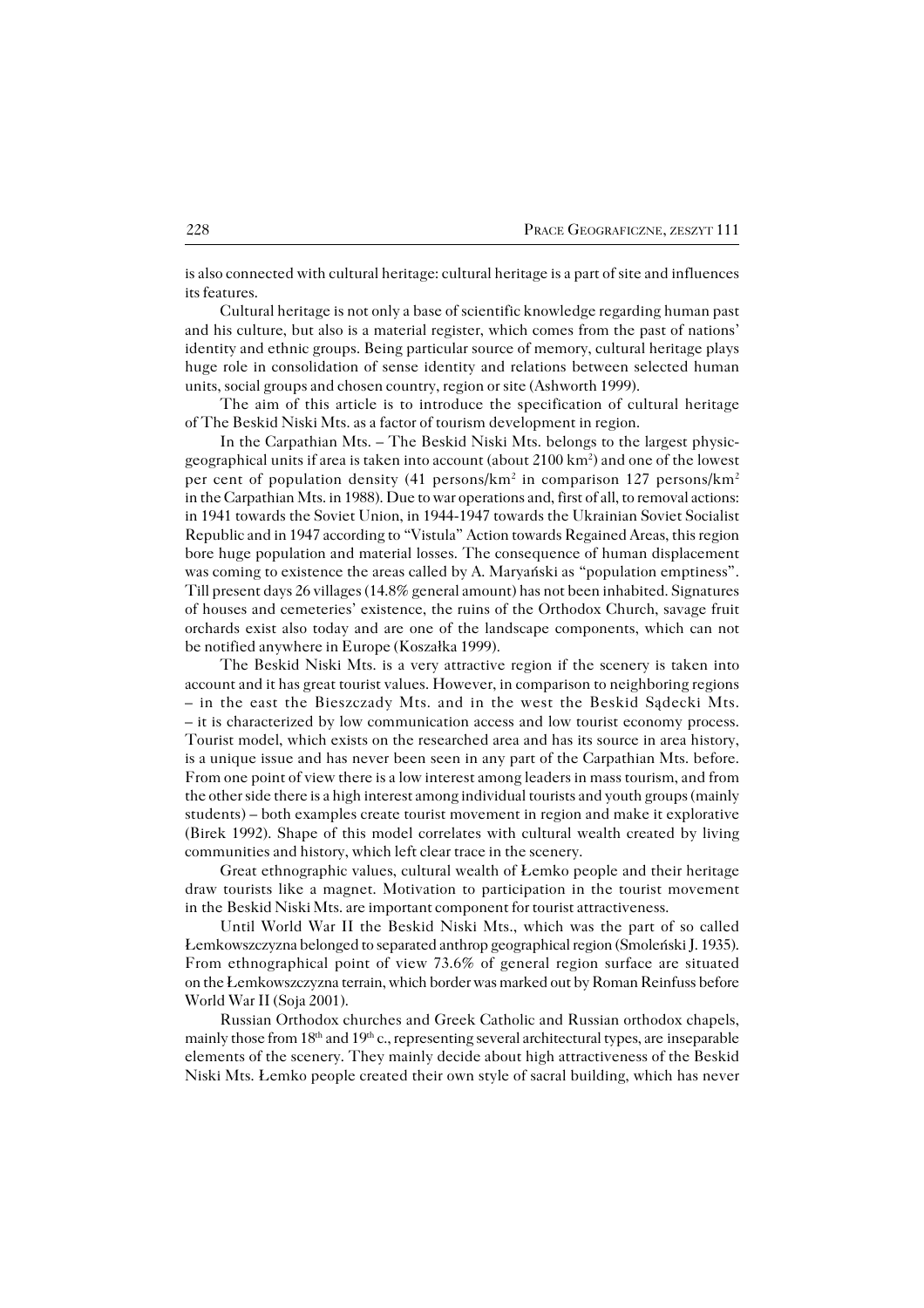been noticed in different area, but their place of existence. Typical issue for East culture is traditional longitudinal solid, covered with splashed sky, but here baroque helmets and towers are added, adopted from Małopolska and Roman Catholic Churches. Before World War II on the researched area there existed 151 Russian and Greek Catholic Orthodox sacral objects, including 131 Orthodox Churches and 20 chapels. Wood was basic building material, hence most of them, i.e. 87% of thewhole, were wooden. The most beautiful preserved Orthodox Churches are located in upper Ropa river basin: Bartne, Hańczowa, Kwiatoń, Owczary (Rychwałd in the past), Ropica Górna, Skwirtne, and in upper Wisłoka river basin: Kwiatoń, Świątkowa Wielka, Świątkowa Mała.

World War II and its consequences, and first of all removal actions of native societies in the Beskid Niski Mts. contributed to devastation of tremendous amount of sacral objects. Together with removal actions there was started devastation and cover up Russian and Ukrainian tracks with the aim to secure oneself against not comfortable national and religious problems in the future. Greek Catholic sacral objects became the subjects of ideological manipulation, what was the result of the country's present policy towards Greek Catholic Church, which dominated before World War II in the Beskid Niski Mts. (58.7% of confessors in 1921) and authority relation to national minorities. As a part of post Ukrainian properties, according to the decree from 5<sup>th</sup> September 1947, these objects were left to individual disposition for the Treasury (Musiał 1990). 56 Orthodox Churches and 14 chapels do not exist any more, i.e. 46% of all existing Orthodox Churches before 1939 (Brykowski 1997; Wojewoda 1994). Only a few monumental objects were destroyed during World War II or battles with UPA till 1947, the other were destroyed during the peacetime. After the war Orthodox Churches were simply dismantled, sometimes they decayed by themselves, without maintenance and protection. Some of them were adapted for warehouses, which also led to devastation.

On the researched area there do not exist the old Orthodox Churches in the following countries: Barwinek, Ciechania, Czeremcha, Czertyżne, Czystohorb, Darów, Długie, Dołżyca, Grab, Jasiel, Jawornik, Lipna, Lipowiec, Moszczaniec, Mszana, Nieznajowa, Olszanka (Wilsznia in the past), Ożenna, Polany Surowniczne, Puławy, Radocyna, Rostajne, Surowica, Szklary, Świerzowa Ruska, Tarnawka, Wisłoczek, Wisłok Górny, Wola Wyżna, Zawoja, Zyndranowa, Żydowskie. In Bartne, in monumental wooden Orthodox Church from 1812, branch house of Regional Museum in Nowy Sącz and Sanok came into existence. At present a few Orthodox Churches and chapels are threaten – generally by oblivion. Buildings, which had not been exploited for years can tumbledown or be devastated, what took place in the sixties in Nieznajowa. Picturesque mountain's scenery consists on wooden Orthodox Churches and chapels and are the certificate for architectural wealth and regional culture. Some of them are in the state, which does not let forget about the history and which decided about their present appearance. There are no huge, overpopulated villages like before World War II. So far the number of population in the Beskid Niski Mts. has not reached the state from 1921: 88 149 in 1998 towards 102 886 in 1921 (Koszałka 1999). For many tourists it is a drawing magnet, which is a condition of uniquely "wild" region.

Unique cultural heritage of the researched area is stressed by history of the Beskid Niski Mts., and particularly events from time of World War I and II: gorlicka operation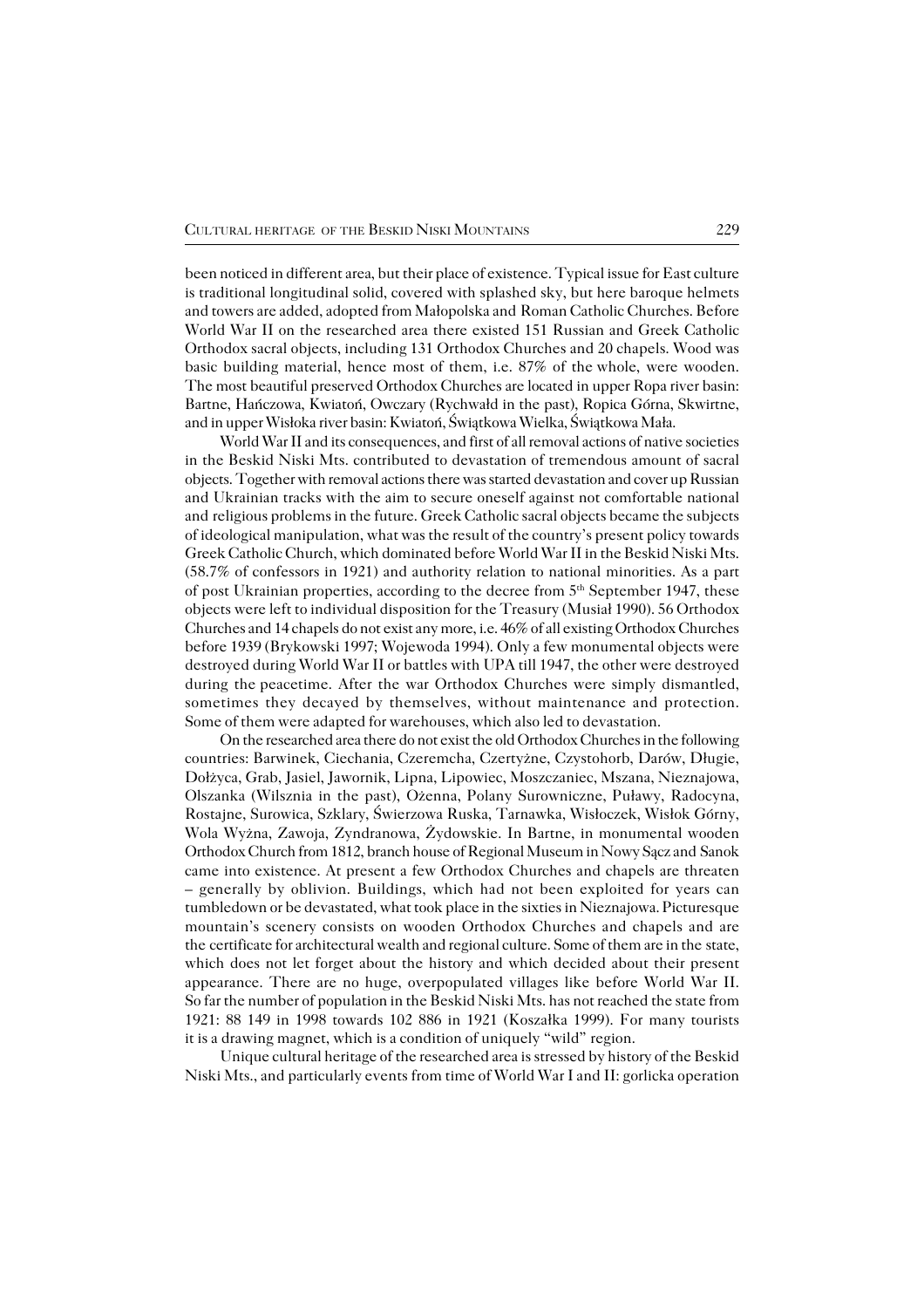in1915 and dukielsko−preszowska operation in 1944. Although, keepsakes from dukielsko−preszowska operation are gathered in a few places in the middle part oftheBeskid Niski Mts., keepsakes from gorlicka operation – war cemeteries – are situated on the wide space, adequately to front line from 1915. They are inseparable elements of cultural scenery in the Beskid Niski Mts., which appropriately popularized, can become an important issue in the tourism development of the region.

On the terrain of the Beskid Niski Mts. there were built 79 cemeteries, i.e. 19.7% of the total amount of objects existed in district "Western Galicja". Over 80% of all cemeteries were designed by two artists: Dušan Jurkovič (28 objects) and Hans Mayr (37objects). Unfortunately, one can observe a lot of destroyed, neglected and what ismore devastated objects (for example Pętna, Rotunda, Długie, Lipna). Among 79cemeteries, nearly 35 are in bad condition. Considerable amount of destroyed and neglected objects are situated on the terrain of uninhabited villages till 1947 and uninhabited one so far like the following: Czarna, Długie, Lipna, Krzywa. Removal actions towards Łemko population during 1944−1947 was the beginning of the secondary nature wilding process, caused by economy disappearance on the large area, and in consequence the process of natural woods wide spreading. Higher situated cemeteries, which in the beginning were noticed from large distance, at present are hidden in a dense shrubs or in the wood and it is very difficult to find them (for example cemetery number 50 on the Wysota near the Wysowa). Significant role in the popularization of knowledge regarding Galician war cemeteries is played by tourist route near the object like above. Until nineties of  $20<sup>th</sup>$  c. one had passed over precious objects, situated in inaccessible places. Only for the last a few years one can notice some positive changes in the sphere of improvement towards some routes course or signs of enter routes to Galician war cemeteries. At present, there are enter routes to most of war objects, usually along old roads, marked out during the time of cemeteries building process during 1915−1918. Bearing in mind amount of war cemeteries and their historical, cultural and landscape values, it seems to be highly unsatisfactory and the process requires further and effective actions from an appropriate service. Before World War II Roman Reinfuss paid much ofattention to this problem and in 1935 he appealed to take into account war cemeteries if tourist routes are planned to be built (Reinfuss, 1935). An important example ofinappropriate action is omission one of the most beautiful objects – cemetery number 51 on the Rotunda, designed by Dušan Jurkovič. Only from 1980 this cemetery, as the first one and for a long time the only one, has been recognized as the monument. The rest of war cemeteries has been included in the monument register for the last ten years. For over 80 years cemetery on the Rotunda had been situated in the distance of 40minutes walk from the most important route in the Polish Bieszczady Mts. – main Beskidy route. Only from 1999 there has been route correction process, which contributed to bigger cemeteries popularization and bigger destroy process.<sup>1</sup>

From the World War II time, famous and bloody keepsake became events from September 1944 within area of Dukla and Przełęcz Dukielska, where  $38<sup>th</sup>$  Army

<sup>&</sup>lt;sup>1</sup> In 2001 on the initiative of members of The Student Group of Beskidy Guides in Warsaw, there came to existence Social Committee of Cemeteries' Reconstruction on the Rotunda.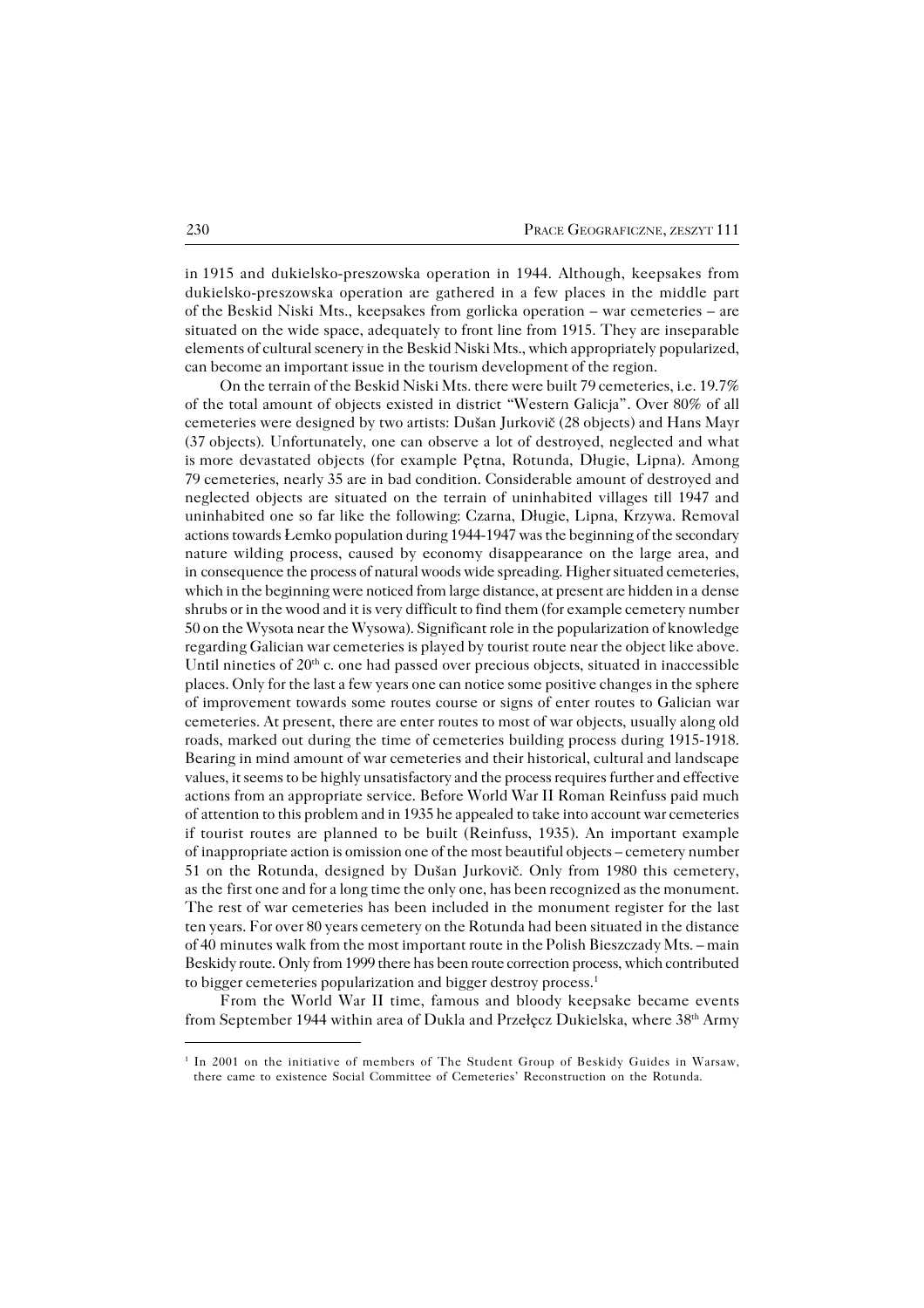of Iwan Koniewa managed to break Hitler defense, but with tremendous own losses. There are a few keepsakes from so called dukielsko−preszowska operation from 1944 in polish part of the Beskid Niski Mts. and they are less seen in cultural scenery: common cemetery of killed in action soldiers in Dukla, monument on the Franków Hill, exposition in Historic Museum in Dukla. These events stayed very deeply in inhabitants' mind and memory – today place of the most bloody fights near the Iwla and Chyrowa is called as Death Valley. One can meet there very often individual tourists, who look for military keepsakes from the past.

After war changes and removal actions towards native population gave secondly original features to the scenery of the Beskid Niski Mts. and caused that tourism practiced on this area has still specific features and it demands from tourists deep experience and self reliance. Events from the both World War and cultural heritage of living here group of Łemko mainly influent specific character of this region, and in consequence its tourist activity. Participants of the tourist movement are generally different groups and youth organizations, mainly students. The "Watra" is the most popular meeting, which associates each year in July the greatest amount of tourists. The meeting took place for the first time in 1983 in Czarna near the Uście Gorlickie, and next one in Czarna, Hańczowa, Bartne, and from 1990 in Zdynia. Greek Catholic religion celebrations enjoy great interest, for example: religion service in the middle of July and October on the Jawor Mountain near the Wysowa, fair in May in Olchowiec, holiday from Rusal to Jan organized near the Museum of Łemko Culture in Zyndranowa and folk workshop *Sołtys Name Day* organized in Jawornik by the Band under Santa Nicolas Patronage. Youth andstudents groups have their own night – base, it means camping site, leased or bought village cottages<sup>2</sup>. They are located in the larger villages: Bartne, Huta Wysowa, Regietów, Wawrzka, Zyndranowa, and in not accessible parts of the Beskid Niski Mts.: Jawornik, Nieznajowa, Polany Surowiczne, Radocyna, Ropianka, Wisłoczek, Zawadka Rymanowska. Groups of individual tourists very often use places, which are located inhard to get area, to put up a tent and also guests rooms from native inhabitants. This situation is caused by willingness to spend the night in wild and hard to get area, and not by small amount of vacancies. On the base of performing for a few years observations, one can conclude that the tourist movement with explorative character becomes more dominative year by year.

Balanced development of the whole area, with the special attention to cultural heritage can contribute to maintain and popularize these values, which attract tourists tothe Beskid Niski Mts. and these values decide about it unique and not standard character on the whole Poland scale. Orthodox Churches and Łemko chapels, Galician war cemeteries from World War I, keepsakes after dukielsko – preszowska operation are inseparable element of the scenery and cultural heritage of the Beskid Niski Mts. Although, they were influenced by the destructive character of the time, but they still make an impression with their architecture and location. They are surrounded with conservatory care and the tourist leaders and they can become significant, real

<sup>2</sup> Sometimes these village are old, monumental, chyże łemkowskie – for example in Zawada Rymanowska.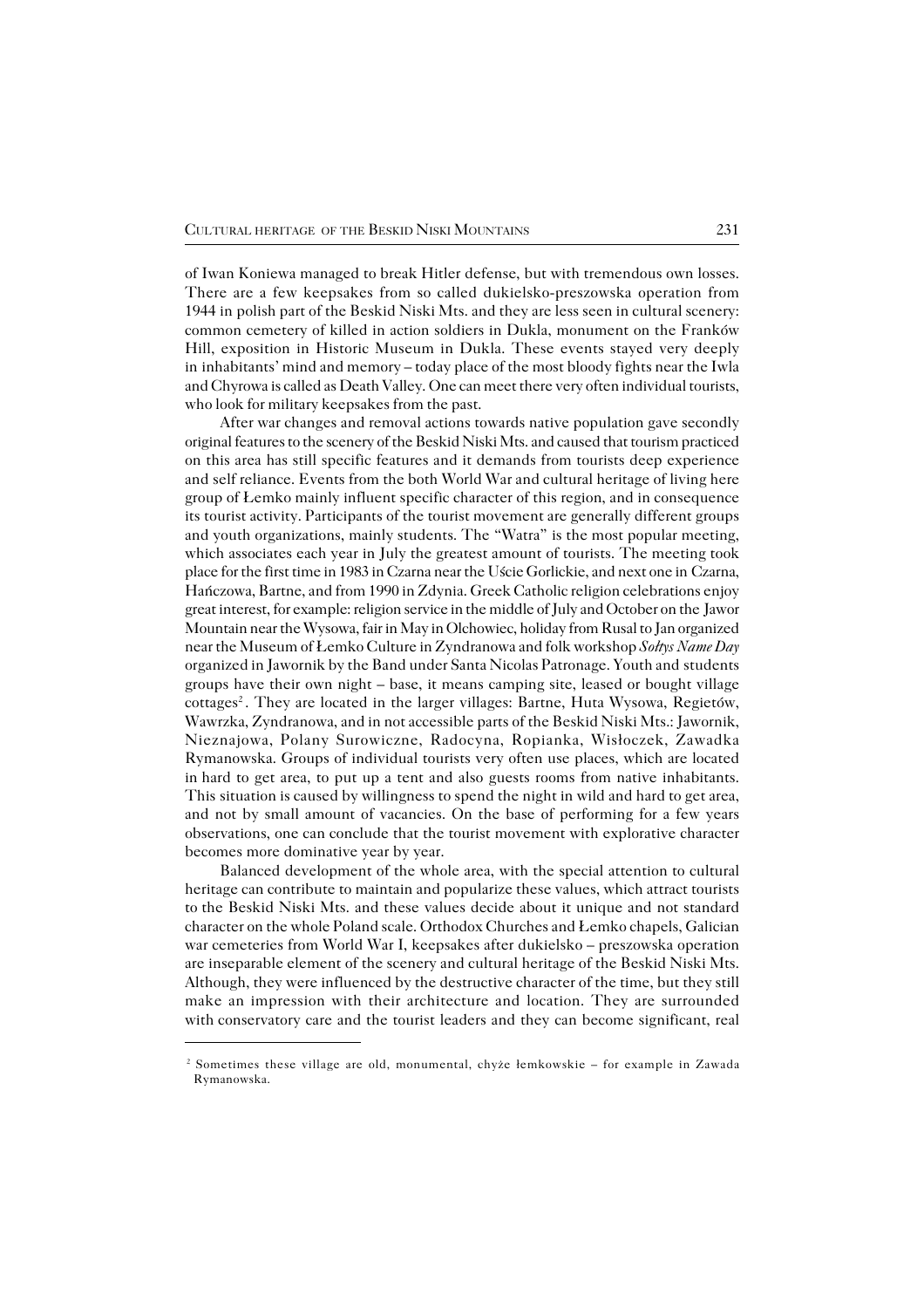and not only potential factor, which has influence on the tourism development in the Beskid Niski Mts. area.

#### **References**

- Ashworth G.J., 1999, *Dziedzictwo a turystyka: zarządzanie kryzysem zasobów,* [w:] *Dziedzictwo a turystyka*, Mater. międzynarodowej konferencji zorganizowanej w dniach 17−20 września 1998, Kraków.
- Birek U., 1992, *Beskid Niski jako obszar turystyki ekstensywnej*, Zesz. Nauk. UJ, Prace Geogr., 91, Kraków.
- Brykowski R., 1997, *Wykaz dotyczący losów unickich cerkwi na obszarze byłego województwa rzeszowskiego 1939−1997*, [w:] *Losy cerkwi w Polsce po roku 1944*, Mater. sesji naukowej Stowarzyszenia Historyków Sztuki pt. "Tragedia polskich cerkwi" oraz artykuły zamówione przez Regionalny Ośrodek Studiów i Ochrony Środowiska Kulturowego w Rzeszowie, Regionalny Ośrodek Studiów i Ochrony Środowiska Kulturowego w Rzeszowie, Rzeszów.
- Gołembski G., 1998, *Przedsiębiorstwo turystyczne w gospodarce wolnorynkowej*, Akad. Ekonom. w Poznaniu.
- Koszałka M., 1999, *Charakterystyka społeczno−demograficzna Beskidu Niskiego*, praca magisterska, Archiwum Inst. Geogr. i Gosp. Przestrz. UJ, Kraków.
- Medlik S., 1995, *Leksykon podróży, turystyki i hotelarstwa*, PWN Warszawa.
- Musiał J., 1990, *Stan prawny i sytuacja faktyczna świątyń unickich na terenie diecezji przemyskiej w latach 1945−1985*, [w:] S. Stępień (red*.), Polska–Ukraina. 1000 Lat sąsiedztwa. Studia z dziejów chrześcijaństwa na pograniczu etnicznym,*1, Południowo−Wschodni Inst. Nauk. w Przemyślu, Przemyśl.
- Reinfuss R., 1935, *Cmentarze wojenne na Łemkowszczyźnie*, Wierchy, XIII, Polskie Tow. Tatrzańskie, PWN, Kraków.
- Soja M., 2001, *Zmiany zaludnienia Łemkowszczyzny w latach 1869−1998,* [w:] B. Kortus (red.), *Człowiek i przestrzeń*, Inst. Geogr. i Gosp. Przestrz. UJ, Kraków.
- Wojewoda Z., 1994, *Zarys historii Kościoła Greckokatolickiego w Polsce w latach 1944−1989*, Ser. Religiologica Juventa, NOMOS, Kraków.

## **Dziedzictwo kulturowe Beskidu Niskiego**

## **Streszczenie**

Beskid Niski stanowi region bardzo atrakcyjny krajobrazowo iodużych walorach turystycznych. W porównaniu jednak do sąsiednich regionów – Bieszczadów na wschodzie iBeskidu Sądeckiego na zachodzie – cechuje go słaba dostępność komunikacyjna iniskie zagospodarowanie turystyczne. Specyficznym jest, nie spotykany w żadnej części Karpat, model turystyki o charakterze eksploracyjnym, jaki panuje na badanym obszarze, który ma swoje źródła w historii obszaru. Kształtowanie się tego modelu ściśle związane